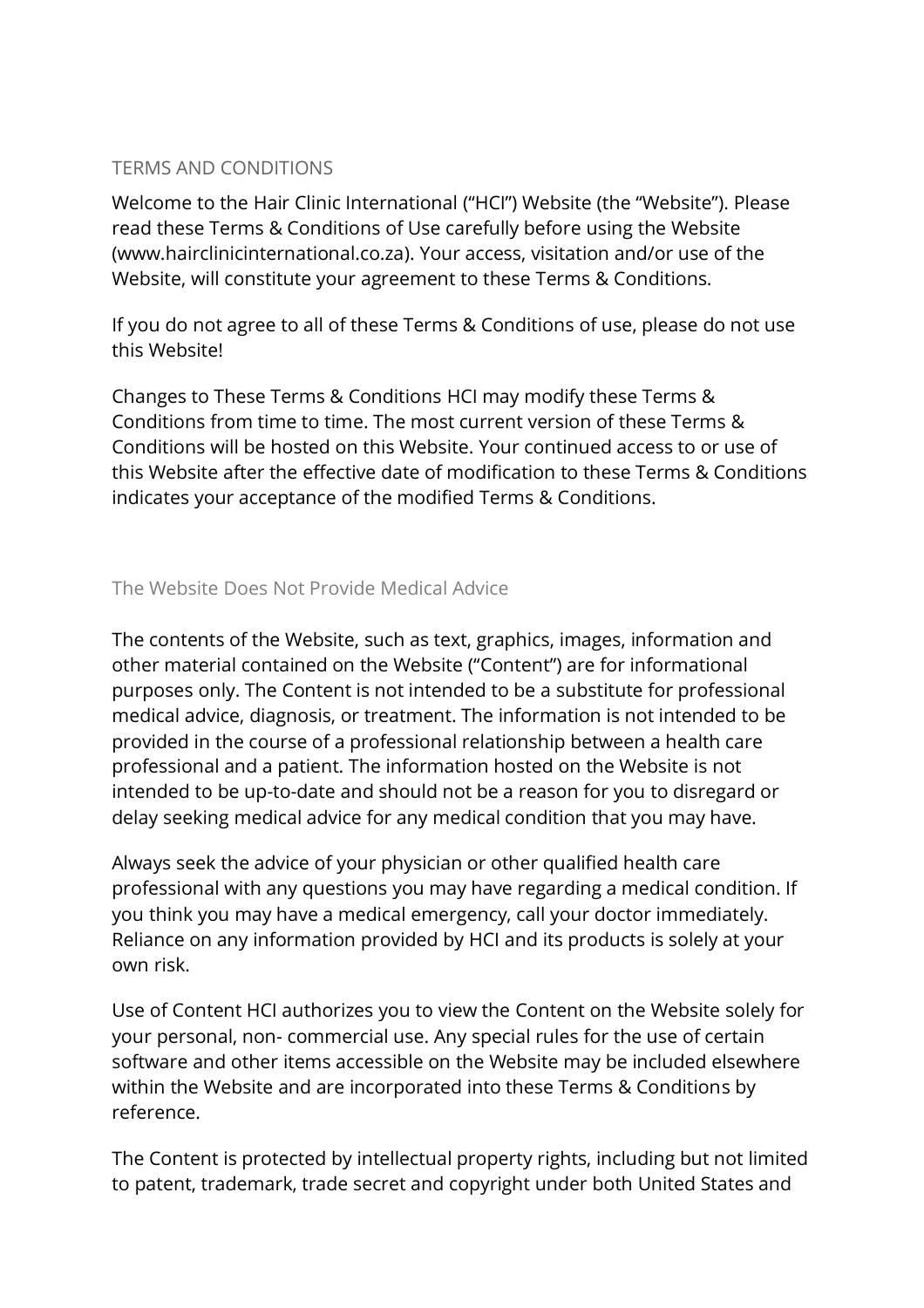foreign laws. Title to the Content remains with HCI or its licensors. Any use of the Content not expressly permitted by these Terms & Conditions is a breach of these Terms and Conditions and may violate patent, copyright, trademark, and other laws. Content and features are subject to change or termination without notice in the editorial discretion of HCI. All rights not expressly granted herein are reserved to HCI and its licensors. Should you violate any of these Terms & Conditions, your permission to use the Content will automatically be terminated.

Liability of HCI and its Licensors The use of the Website and the Content is at your own risk. Accordingly, HCI assumes no liability for or relating to the delay, failure, interruption, or corruption of any data or other information transmitted in connection with use of the Website.

The Website and the content are provided on an "as is" basis. HCI, ITS LICENSORS, AND ITS SUPPLIERS, TO THE FULLEST EXTENT PERMITTED BY LAW, DISCLAIM ALL WARRANTIES, EITHER EXPRESS OR IMPLIED, STATUTORY OR OTHERWISE, INCLUDING BUT NOT LIMITED TO THE IMPLIED WARRANTIES OF MERCHANTABILITY, NON- INFRINGEMENT OF THIRD PARTIES"™ RIGHTS, AND FITNESS FOR PARTICULAR

PURPOSE. Without limiting the foregoing, HCI, its licensors, and its suppliers make no representations or warranties about the following:

1.1 The accuracy, reliability, completeness, or timeliness of the Content, software, text, graphics, links, or communications provided on or through the use of the Website or HCI.

2.2 In no event shall HCI, its licensors, its suppliers, or any third parties mentioned on the Website be liable for any damages (including, without limitation, incidental and consequential damages, personal injury/wrongful death, lost profits, or damages resulting from lost data or business interruption) resulting from the use of or inability to use the Website or the Content, whether based on warranty, contract, tort, or any other legal theory, and whether or not HCI, its licensors, its suppliers, or any third parties mentioned on the Website are advised of the possibility of such damages. HCI, its licensors, its suppliers, or any third parties mentioned on the Website are not liable for any personal injury, including death, caused by your use or misuse of the Website or Content use of the Website, remedies under these Terms and Conditions are exclusive and are limited to those expressly provided for in these Terms and Conditions.

IN NO EVENT SHALL HCI BE HELD RESPONSIBLE FOR THE DELAY OR INABILITY TO USE THE WEBSITE OR RELATED SERVICES, THE PROVISION OF OR FAILURE TO PROVIDE SERVICES, OR FOR ANY INFORMATION, SOFTWARE, PRODUCTS,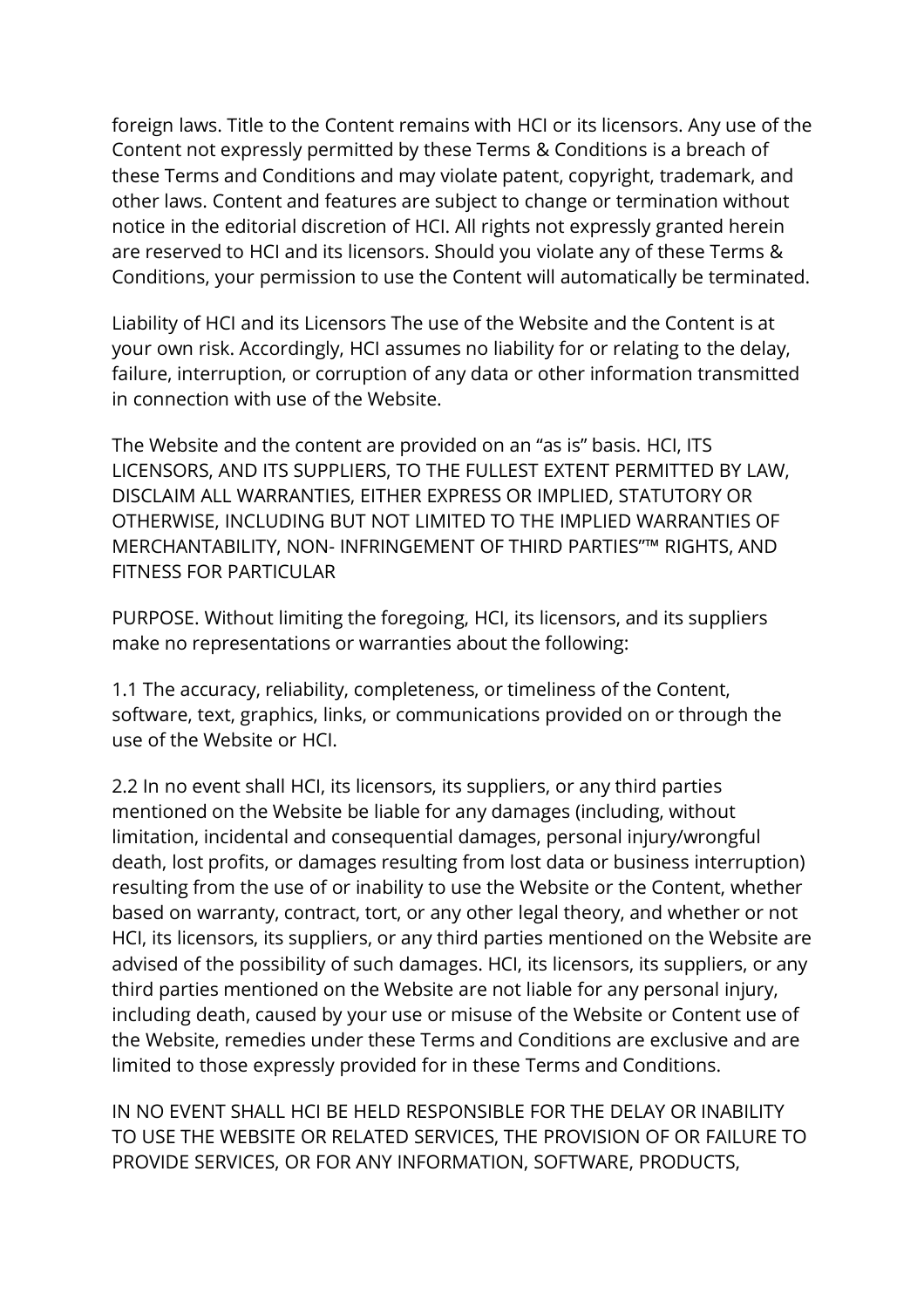SERVICES AND RELATED GRAPHICS OBTAINED THROUGH THE WEBSITE, OR OTHERWISE ARISING OUT OF THE USE OF THE WEBSITE, WHETHER BASED ON CONTRACT, TORT, NEGLIGENCE, STRICT LIABILITY OR OTHERWISE. YOU UNDERSTAND AND AGREE THAT ANY MATERIAL AND/OR DATA DOWNLOADED OR OTHERWISE OBTAINED THROUGH THE WEBSITE IS DONE ENTIRELY AT YOUR OWN DISCRETION AND RISK. YOU ALONE ARE RESPONSIBLE FOR YOUR USE OF THIS WEBSITE.

### Indemnity

You agree to defend, indemnify, and hold HCI, its officers, directors, employees, agents, licensors, and suppliers, harmless from and against any claims, actions or demands, liabilities and settlements including without limitation, reasonable legal and accounting fees, resulting from, or alleged to result from, your violation of these Terms & Conditions.

Errors on Website Content and availability of products and services referred to on the Website are subject to change without notice. Errors will be corrected when discovered, and HCI reserves the right to revoke any stated offer/services and to correct any errors, inaccuracies or omissions at any time.

### General

Hair Clinic International is based in Johannesburg South Africa with principle offices in Johannesburg. The following provisions survive the expiration or termination of this Agreement for any reason whatsoever: Liability, Indemnity, Jurisdiction, and Entire Agreement.

The sales price indicated on this website for customers within the borders of South Africa includes VAT, shipping and handling.

Jurisdiction